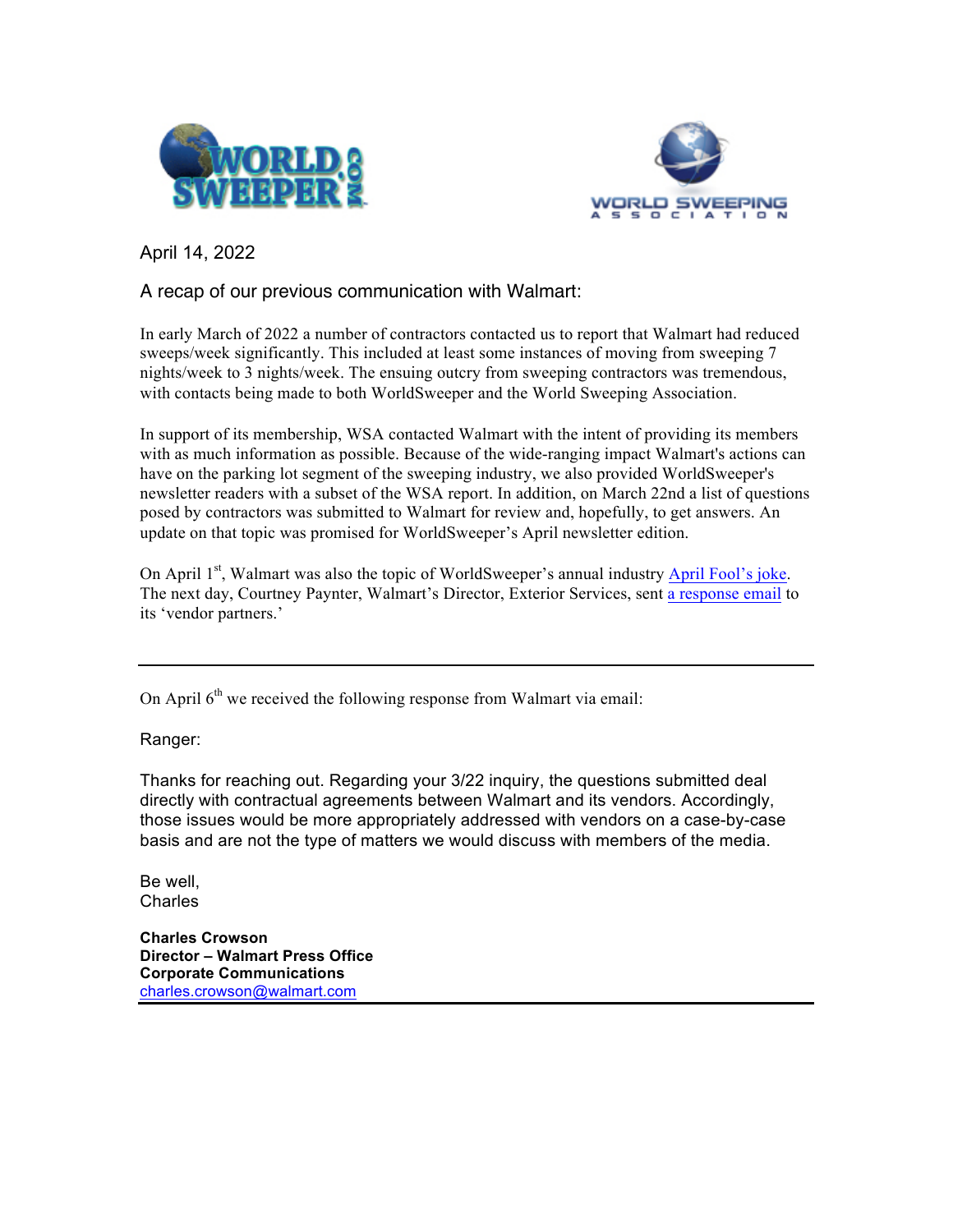Our World Sweeping Companies (WorldSweeper.com and World Sweeping Association) email response to Mr. Crowson, which included a Cc: to Courtney Paynter, Walmart's Exterior Maintenance Director, was the following:

## Mr. Crowson,

Thank you for your response as Director – Walmart Press Office, Corporate Communications, to our questions of March 22nd about Walmart's policies with regard to its parking lot sweeping and related programs. In your April 6th response you said "the questions submitted deal directly with contractual agreements between Walmart and its vendors. Accordingly, those issues would be more appropriately addressed with vendors on a case-by-case basis and are not the type of matters we would discuss with members of the media."

I must disagree: As is detailed below, a number of the questions we posed to Walmart Corporate last month are not 'case-by-case' type of items. Rather, they are questions that are policy-oriented inquiries that deserve answers be made available to the contractors providing Walmart with professional power sweeping services.

One of our World Sweeping Company organizations, the World Sweeping Association (WSA), is also not a media organization; rather, WSA is a professional association of power sweeping contractors who are located throughout the U.S.

However, this discussion is one that sweeping contractors around the U.S. need to be part of, and the only way that can be accomplished is via a media organization. Since I have worked with contractors for over 30 years, helping them in their relationships with many organizations including Walmart - and since WorldSweeper.com is the internet's largest resource for power sweeping — it's as likely a 'media outlet' as any to further the discussion.

I am writing the following to the Walmart exterior management team as an 'Open Letter' to Walmart Corporate in an attempt to continue our effort to obtain answers to the questions posed. My current intent is to publish this Open Letter to Walmart in the upcoming, April issue, of the WorldSweeper newsletter. We would welcome, and I will commit to include, any response you or anyone else in the Walmart system might want to provide to accompany the information as long as it is received prior to April 22nd.

Cheers, Ranger Kidwell-Ross



Ranger Kidwell-Ross, M.A. Editor, WorldSweeper.com Executive Director, World Sweeping Association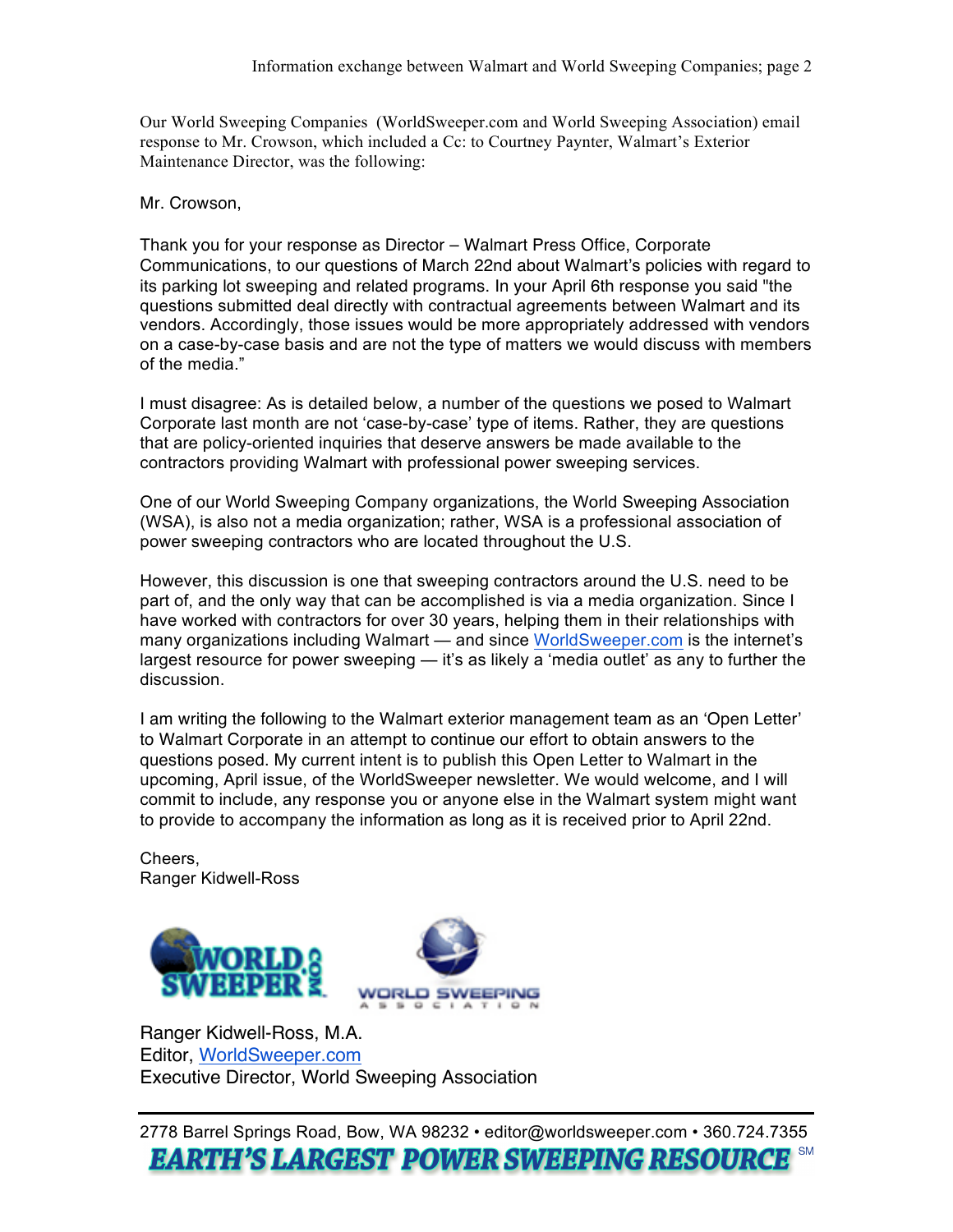Included along with above the email was the following, which went through each of the questions we had posed to Walmart, along with our analysis of whether or not each qualified as something where the information should be provided on a 'case-by-base basis' or not:

## **Here are the questions previously posed, along with our analysis and suggestions concerning each of them:**

1. *When Walmart moves from daily sweeping to a lesser frequency there is much more likelihood of slip-and-fall events and accompanying lawsuits. Is Walmart willing to reduce the liability position of sweeping contractors for less frequent sweeps?*

The increased likelihood of slip-and-fall events occurring is highly correlated with sweeping frequency. Sweeping contractor liability makes more sense for 7x/week sweeping; less so when sweeping is not being done on a daily basis. The question of Walmart's position on reducing sweeping contractor liability does not seem to be one of a "case-by-case basis." Rather, it would be better defined as overall corporate policy.

2. *Given the fast-rising cost of fuel, is Walmart okay with having a fuel surcharge added as an additional contract expense, based upon change in fuel cost since the last contract was signed?*

According to the U.S. Energy Information Administration's website, from September of 2021 to February of this year, the average cost of diesel fuel increased from \$3.384 to \$4.032 per gallon, or nearly 20%. More current data lists a current average price of \$5.073, which represents an increase of 61.35% from a year ago.

Since the increase in fuel costs are well-documented as occurring throughout the U.S., why would Walmart choose to NOT have a stated policy as to allowing a fuel surcharge that is in line with actual costs being incurred, rather than requiring each individual contractor to request one?

3. *I have been told that CityFM, which self-performs @300 Walmart locations in Florida and manages @1,000 others around the east coast area, reportedly put their entire portfolio of WalMart locations out to bid again recently. If so, can you verify and provide a timeframe in which that either happened or is scheduled to occur?*

This is either a fact or it is not. There is nothing in the question that would or might occur on a case-by-case basis.

4. *Is CBRE being phased out of the locations where it currently represents Walmart as a third party vendor, in favor of Walmart Insource management or other? If so:* 

2778 Barrel Springs Road, Bow, WA 98232 • editor@worldsweeper.com • 360.724.7355

**EARTH'S LARGEST POWER SWEEPING RESOURCE**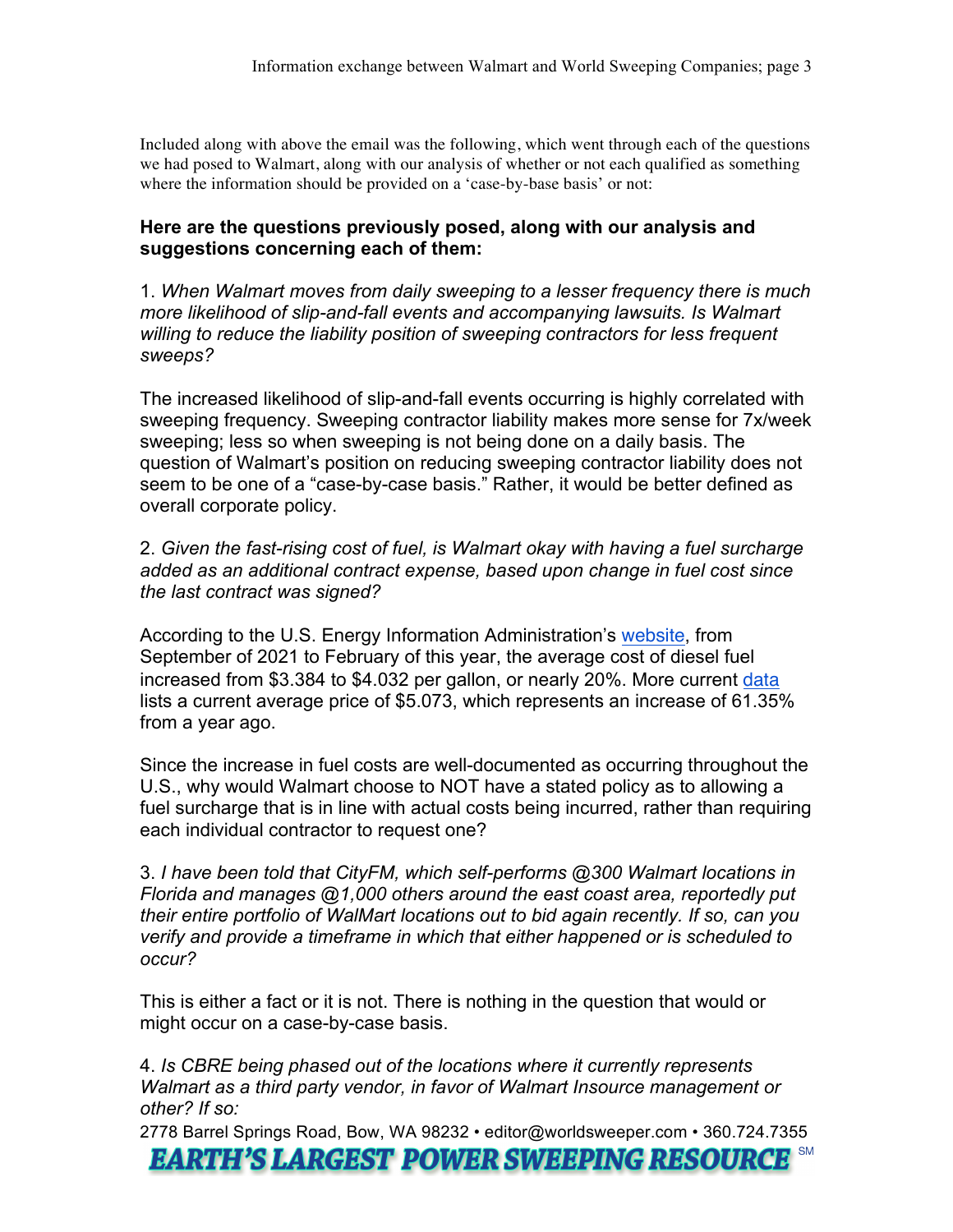*• When will that be occurring?* 

*• Do you anticipate on-boarding current contractors or sending out another RFP?* 

WSA has now been provided with a notice sent to one of its members that definitively states that "Walmart will be taking in-house the facility management services that CBRE presently provides for Walmart stores in the US." This, too, is not an action that is subject to a "case-by-case basis." Rather, it is occurring to all; why, then, does Walmart choose the counterproductive path of keeping the transition a secret?

5. *Do you anticipate that new RFPs will be (are being) sent out to all, or a segment of, Walmart contractors that do parking area sweeping?*

This seems like generic information that doesn't really fit a case-by-case scenario.

6. *Do you expect to be sending out work orders for power washing in April?* 

This also seems like generic information that doesn't really fit a case-by-case scenario.

7. *Sweeping contractors have been asked to provide photos of the Walmart properties they service to show that it was all swept. Given the nature of the work this is not a feasible request. Plus, any photos would have to be taken at night typically with a cell phone. Isn't it reasonable to have contractors log in/out via your portal and/or GPS to show they were there and for how long? If there is a service complaint from management it could be handled on an individual basis.* 

This appears to be the first of our questions that might potentially merit a caseby-case response. However, common sense would seem to dictate that the blanket answer to requiring photos for a nighttime service that encompasses the entire exterior of the property would be "They are typically not needed." However, on a case-by-case basis, where service has been found to be sub-par, requiring some sort of photos might possibly be of help.

Still, what would the criteria be for such? Find somewhere there's some litter, take a photo, sweep up the litter, take another photo? Especially since Walmart has so many cameras operating on its properties, why not just rely on those to provide answers to how thoroughly the property is being swept? An unsatisfied store manager could even 'seed' debris in view of a camera on a night when sweeping will be occurring and then see if it gets picked up. That would seem like a more sensible approach than requiring photos to be taken on a routine basis.

8. *A contractor indicated he had been told that Walmart expects to return to its current/previous schedule on May 1st. Is that correct to expect?*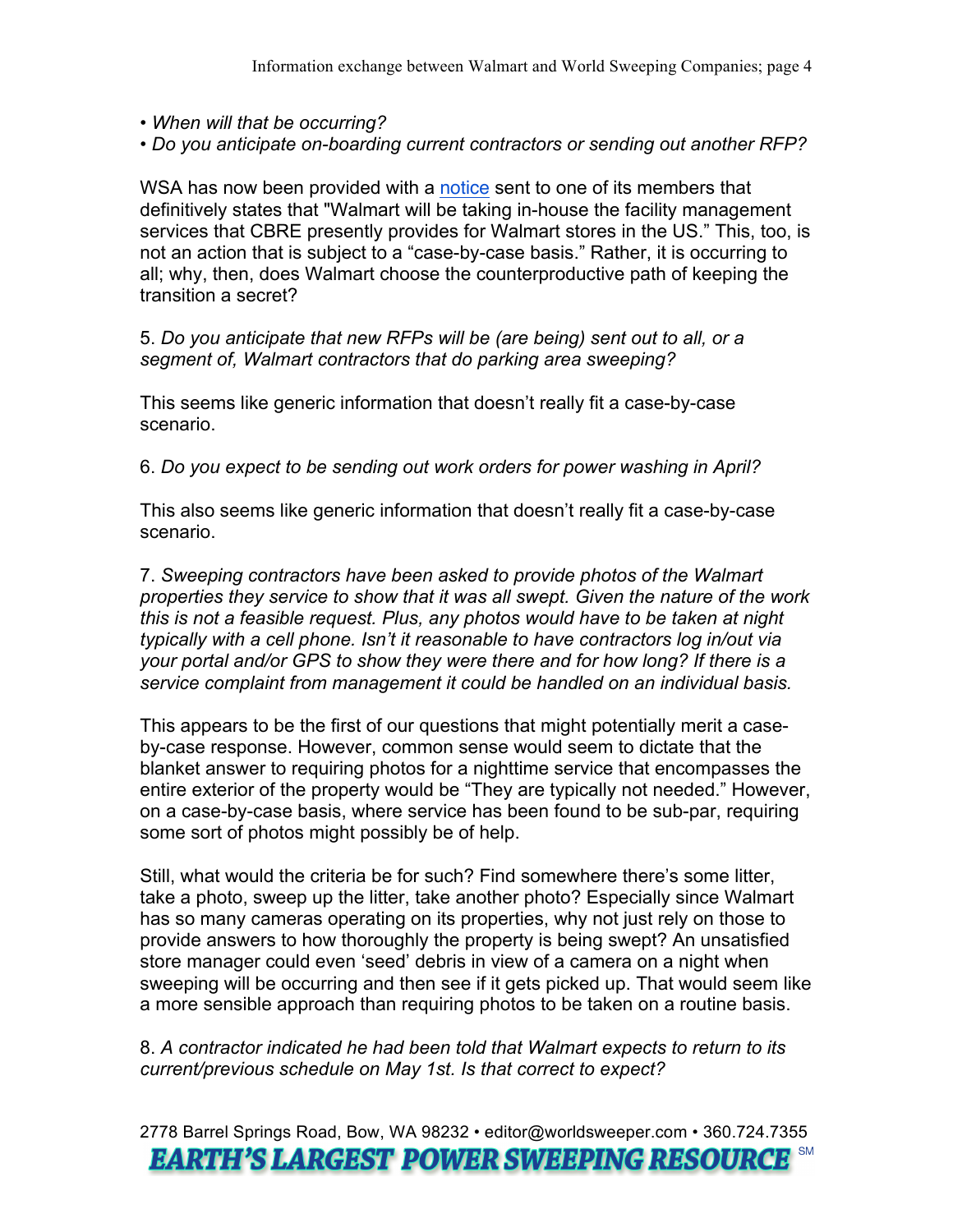Perhaps this return to the previous schedule is one that *will* be decided on a case-by-case basis. Makes sense that might be the situation once store managers see how much debris piles up between sweeping nights in the meantime.

9. *Walmart requires reclamation for power washing; yet, he said that many contractors doing power washing for Walmart in his area do not reclaim their dirty wastewater. If the Walmart power washing contract requires reclamation of power washing water, as I've been assured it does by several contractors who have lost bids and then reported the winner doesn't reclaim, the question is: if Walmart was provided documentation about a contractor so doing, what subsequent action would be taken?*

This question definitely should NOT be determined on a case-by-case basis. Walmart needs a hard and fast policy when provided with proof that wastewater reclamation is not being done by its power washing contractor if, in fact, doing so is a matter of the RFP in the bid as well as a requirement in the contract. Although I do not have a current copy of direct contract wording from Walmart, here is the contract language from Walmart's CityFM affiliate, in which the requirement for wastewater reuse/recycling is clearly stated.

I have heard this complaint from contractors for many years: They bid Walmart's power washing contract given the requirement for wastewater reuse/recyling, which necessitates a much higher bid structure. Then, they see that the winning bid contractor is out in the middle of the night doing its power washing without doing reclamation.

If reclamation is in the contract language and then it does not occur, Walmart needs to have a hard and fast policy of what its response will be. And, that response should be to terminate that contractor for failure to abide by the contract. To decide on a case-by-case basis would appear to be nothing short of discrimination.

10. *Another report I received involves at least one Walmart location that is being hand-picked by the hired sweeping company. I.e., the sweeping contractor does not use a machine of any type in sweeping. This, I'm told, also goes against Walmart's standard contract. The question is: Does Walmart's sweeping contract require that a machine sweeper be used and, if so, when a contractor is shown to be just hand-picking would they be replaced?* 

Again, we do not have a current Walmart contract with the language referenced above. However, according to this CityFM contract language, a mechanical sweeper is clearly required. As with the previous question, Walmart needs to have a hard and fast policy of what its response will be when the contractor it hired is not machine sweeping. And, also like the previous question, the response should be termination.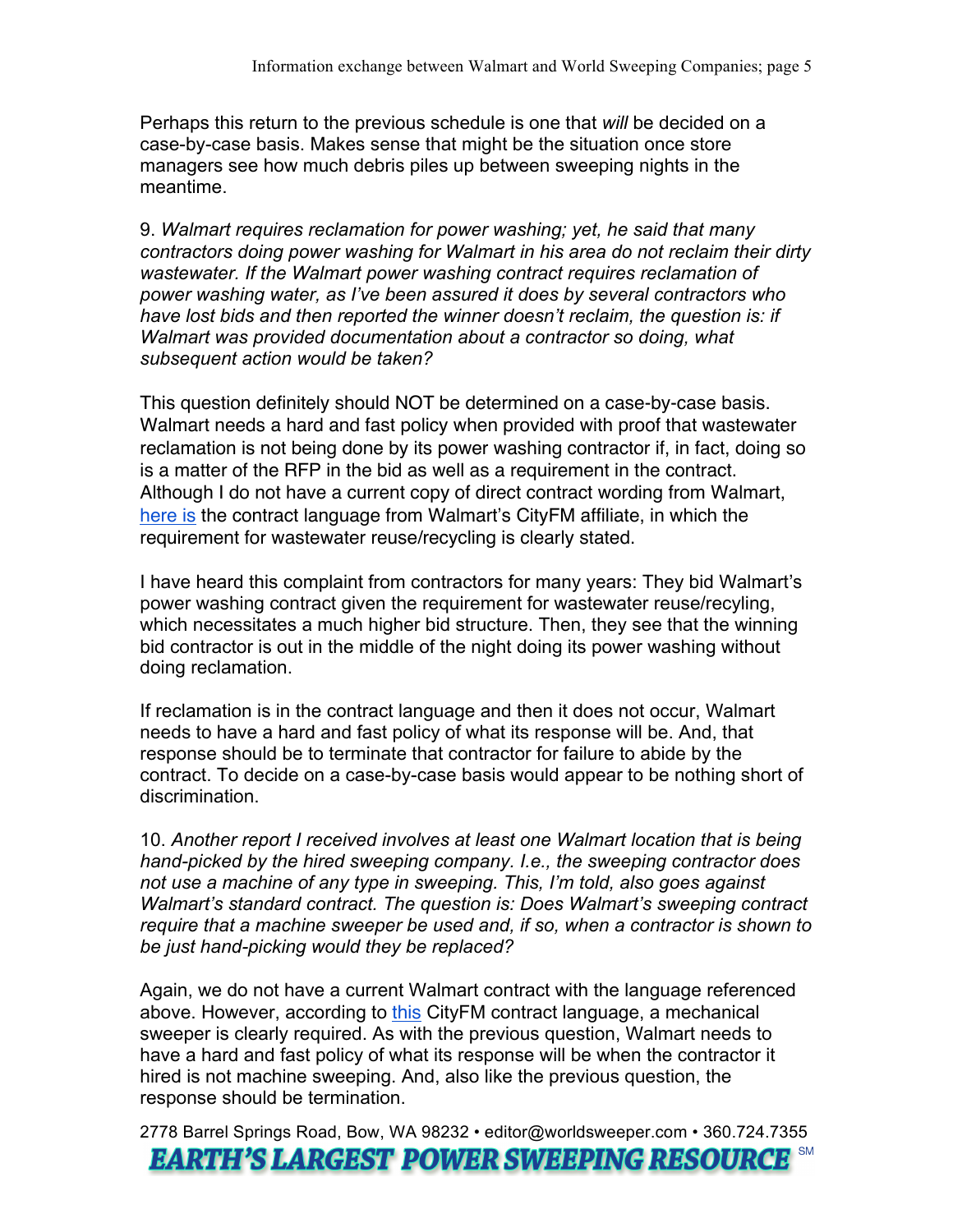In the event Walmart allows such activity to go on and there is, for example, a slip-and-fall claim, it seems likely Walmart would have to endure the entire damages accruing to the claim. Also, it is unlikely such a 'sweeping company' would have any significant assets to contribute in any event. Plus, would their (required by Walmart) insurance even cover if they were knowingly operating in open violation of their contract with Walmart?

11. *The last question involves a contractor who has not been paid by one of your third party vendor companies. As of this writing — despite numerous attempts to get the past due monies owed them — the vendor company is approximately \$6,000 in arrears on a total of \$12,000+ of invoices presented to them in a timely manner, yet expects the contractor to keep working for them. In addition, the contractor reported to me that the third party vendor told them the holdup in payment was that the vendor company had had difficulties being paid by Walmart.* 

## *The questions are:*

*• In a situation like this will Walmart step in to make sure the money owed is paid to the contractor?* 

• If the third party contractor defaults on bona fide invoices derived from working *for Walmart, will Walmart guarantee payment?* 

This is another situation where it appears that Walmart should be able to provide a definitive answer, not something to be decided on a case-by-case basis. Since we included a question regarding the contractor's situation where they were not getting paid, I contacted the third party vendor about their non-payment. Your third party vendor was aware that their company's actions might well be publicized if they could not show an error by the contractor but continued to not pay the invoice. Within 24 hours the outstanding amount of the invoice was paid.

I have done so on numerous occasions through my more than three decades of working with power sweeping contractors, many of whom in recent times have been taken advantage of by third party vendor firms. However, when the actual sweeping services are being provided to Walmart – and when they have been done professionally, reporting and invoicing procedures have followed, etc. – it would seem that Walmart should state publicly its willingness to 'go to bat' to get the contractor the money owed to it, within the timeframe specified in its contract.

The only portion of such a situation that should seem subject to a case-by-case decision would be confirmation that service was provided and that invoicing, reporting and any other requirements were followed correctly. This would seem especially true when the third party vendor's excuse for not paying is that they were having trouble getting paid by Walmart, something the contractor would have no way of finding out. In such an instance the reputation of both your chosen third party vendor and Walmart become tarnished.